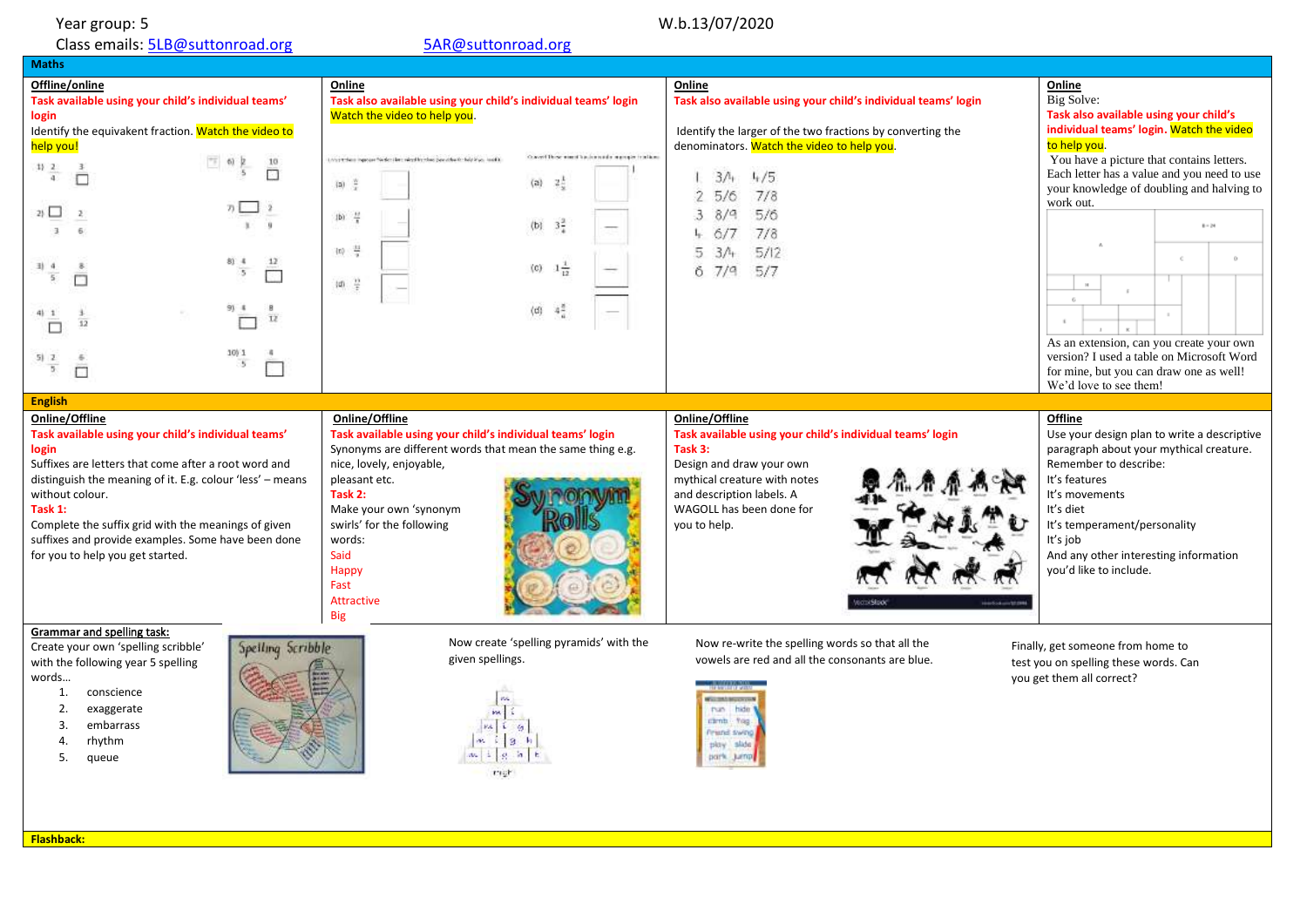## Class emails: [5LB@suttonroad.org](mailto:5LB@suttonroad.org) [5AR@suttonroad.org](mailto:5AR@suttonroad.org)

# Year group: 5 W.b.13/07/2020

Earlier this year, we looked at World War 2. We learnt all about the children who had to be evacuated for their own safety and were separated from their parents and other family. The children could only take one little cas things would have been left behind at home. Imagine if you were an evacuee, what would you pack in your case? Would you take a favourite toy, or item of clothing? Maybe a photograph or book? Have a think about what you wou case. Use the sheet at the bottom of this sheet to draw your items and write a sentence for each item explaining what it is and why you have packed it, or do it in your exercise book

## **New Weekly learning project**

**Task available using your child's individual teams' login**



It's a shame that the Olympic Games 2020 in Tokyo have been postponed until 2021, and we won't get to see the Olympic torch travel from Greece to Japan this year. So for your weekly task, you are going to design and make your own Olympic torch. You can use the template attached to this page or you can make yours from any material you wish. Take a photo of your finished torch and email it to me.

## **Well-being**

Now that you know who your class teacher will be next year, write a letter to your new teacher to introduce yourself. You can tell him or her about your interests and what you are looking forward to in September and being

Maths – Session 3